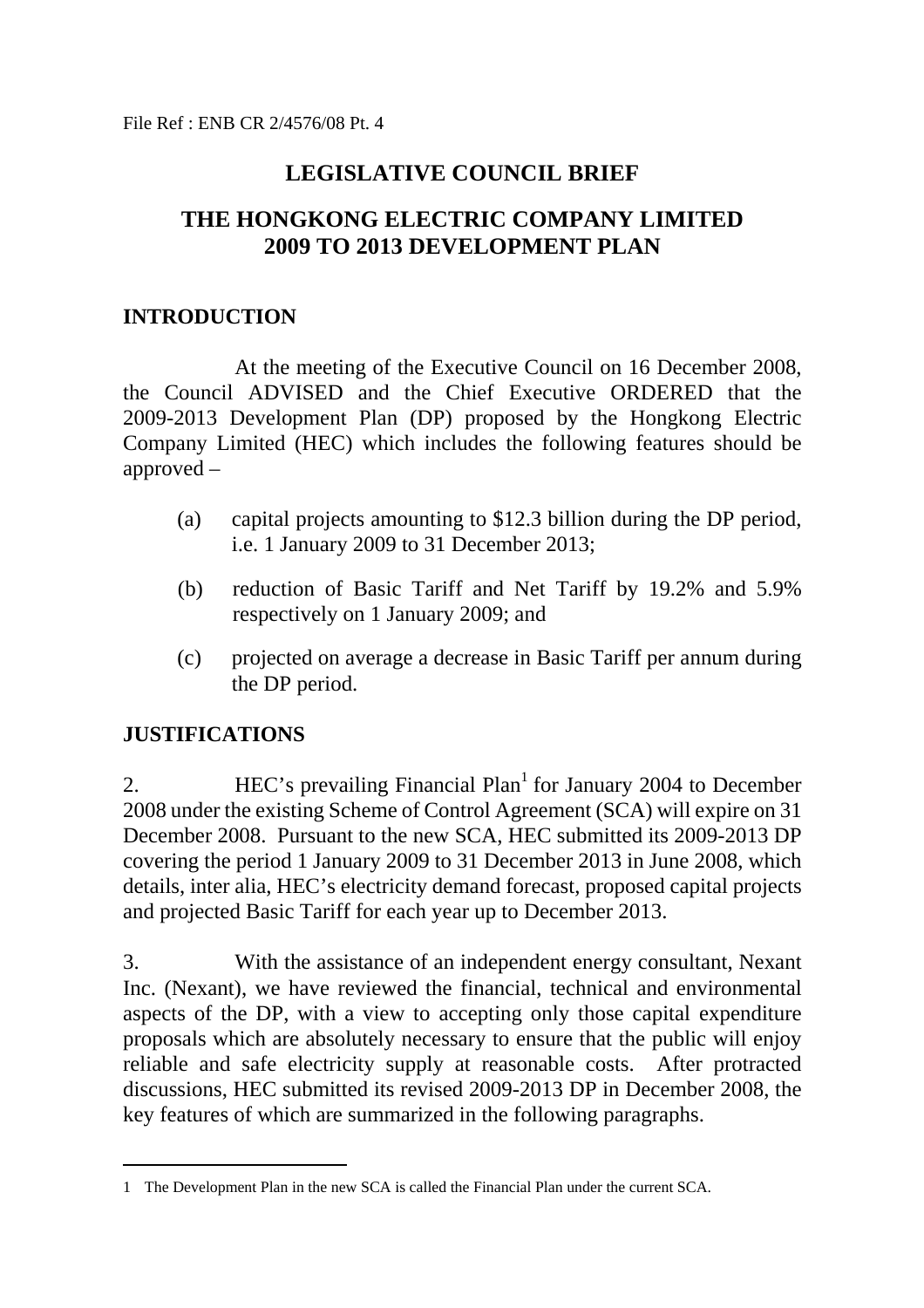## **KEY FEATURES AND ASSESSMENT**

## **I. Load and Sales Forecast**

4. We have reviewed HEC's load and sales forecasts as they would affect the need for new generating capacity to ensure reliable electricity supply and tariff projections. HEC projects local sales to grow at an average annual rate of 1.1% for 2009-2013. Nexant considers the projection reasonable.

## **II. Capital Projects**

5. In the original DP submitted in June 2008, HEC proposed capital expenditure (CAPEX) of \$17.4 billion over the DP period, which was 46% above the CAPEX of \$11.9 billion under the current Financial Plan. We considered this excessive. In conjunction with Nexant, we have critically reviewed the need, timing and proposed budget of the capital projects proposed by HEC.

## **Proposed Gas-fired Generating Unit L10**

6. HEC has originally proposed to install a new gas-fired generation unit (L10). We have carefully reviewed the justifications put forth by HEC and consider that the project is not justified as –

- (a) L10 will not be needed before 2017 to meet HEC's load requirement. Deferring the construction of L10 beyond 2013 will not impact on the reliability of HEC's power supply; and
- (b) HEC will be able to meet the 2010 emission caps without L10. The need and timing for L10 should be reviewed after the post 2010 emission caps have been determined under the Air Pollution Control Ordinance.

7. The Government has announced a plan in the 2008 Policy Address to explore the possibility of increasing the proportion of natural gas in the fuel mix for local electricity generation. The proposal will be taken forward in the context of the ongoing review on Air Quality Objectives for which a public consultation will be launched in 2009. Should a new fuel mix target be set by the Government which will entail the construction of new gas generation facilities by HEC, the company will be invited to submit a revised DP for approval by the Government.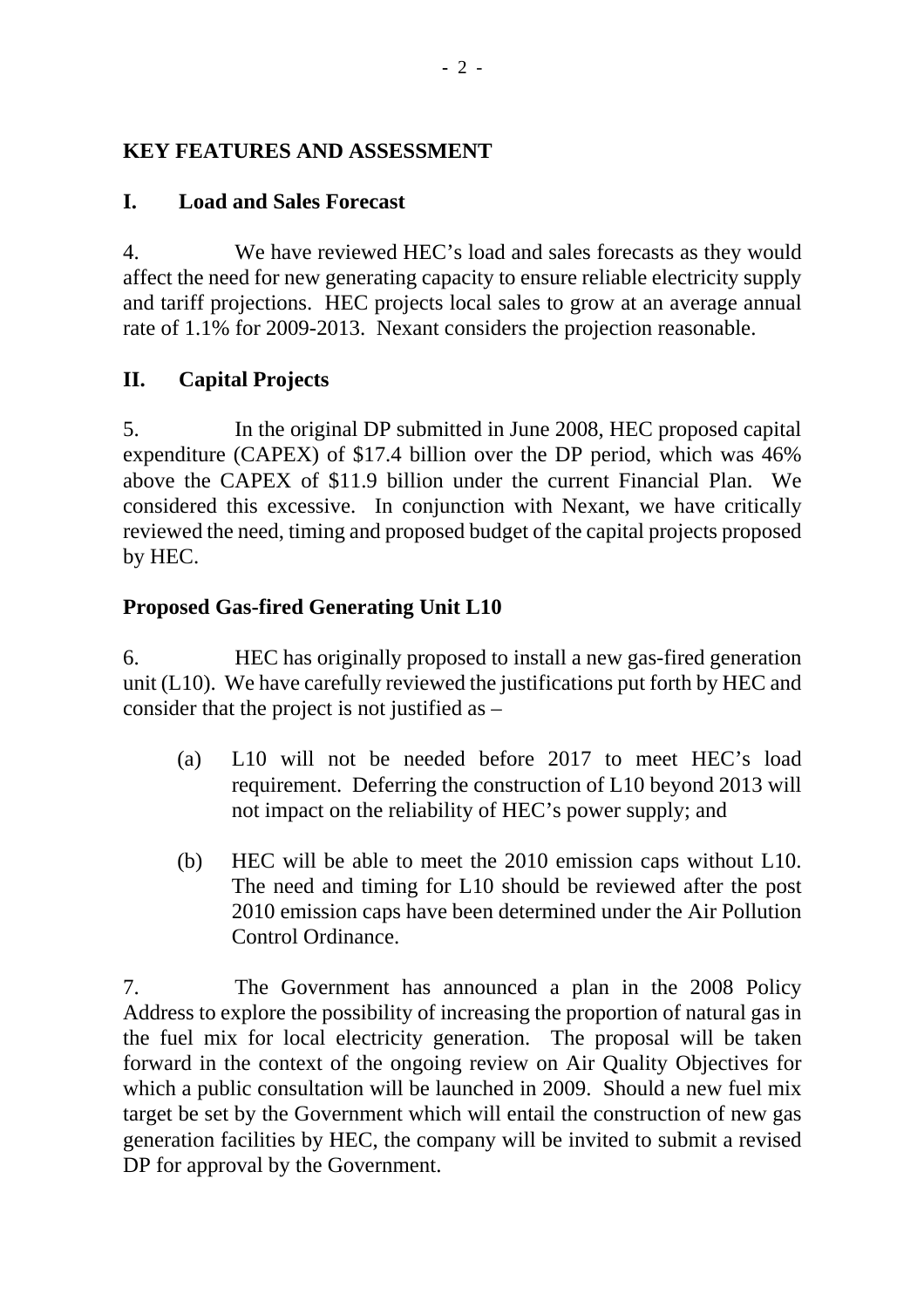#### **Proposed Off-shore Wind Farm Project**

8. HEC's original DP includes an off-shore wind farm. The project will help reduce reliance on fossil fuels and contribute to the improvement of the air quality in Hong Kong. However, the project is still at a very preliminary stage and its feasibility is still subject to further detailed studies, including Environmental Impact Assessment. We believe that this project should be excluded from the DP but the company may propose a revision to the approved DP when the feasibility studies are completed.

9. After lengthy discussion, HEC eventually agreed to drop L10 and wind farm project and reduce its proposed CAPEX by 29% to \$12.3 billion, which will be in real terms lower than the CAPEX of \$11.9 billion under the current Financial Plan taking into account inflation.

#### *(A) Generation System*

- 10. In the revised 2009-2013 DP, HEC has proposed to
	- (a) retrofit the three coal-fired generating units L2, L4 and L5 at Lamma Power Station with Flue Gas Desulphurization (FGD) plant and the units L4 and L5 with Low NOx Burner for reducing emissions; and
	- (b) carry out refurbishment projects for aged equipments and improvement work for the plants at Lamma Power Station.

11. To improve regional air quality, the Government and Guangdong reached a consensus to reduce, on a best endeavours basis, the emission of four major air pollutants in the region by 2010. To meet the emission reduction targets, the Environmental Protection Department has imposed emission caps on HEC upon the renewal of its Specified Process Licences. Nexant considers the scope and cost of the proposed emission reduction projects acceptable. Nexant also considers that the refurbishment and improvement projects are necessary and justified for ensuring operational reliability and the proposed budgets reasonable.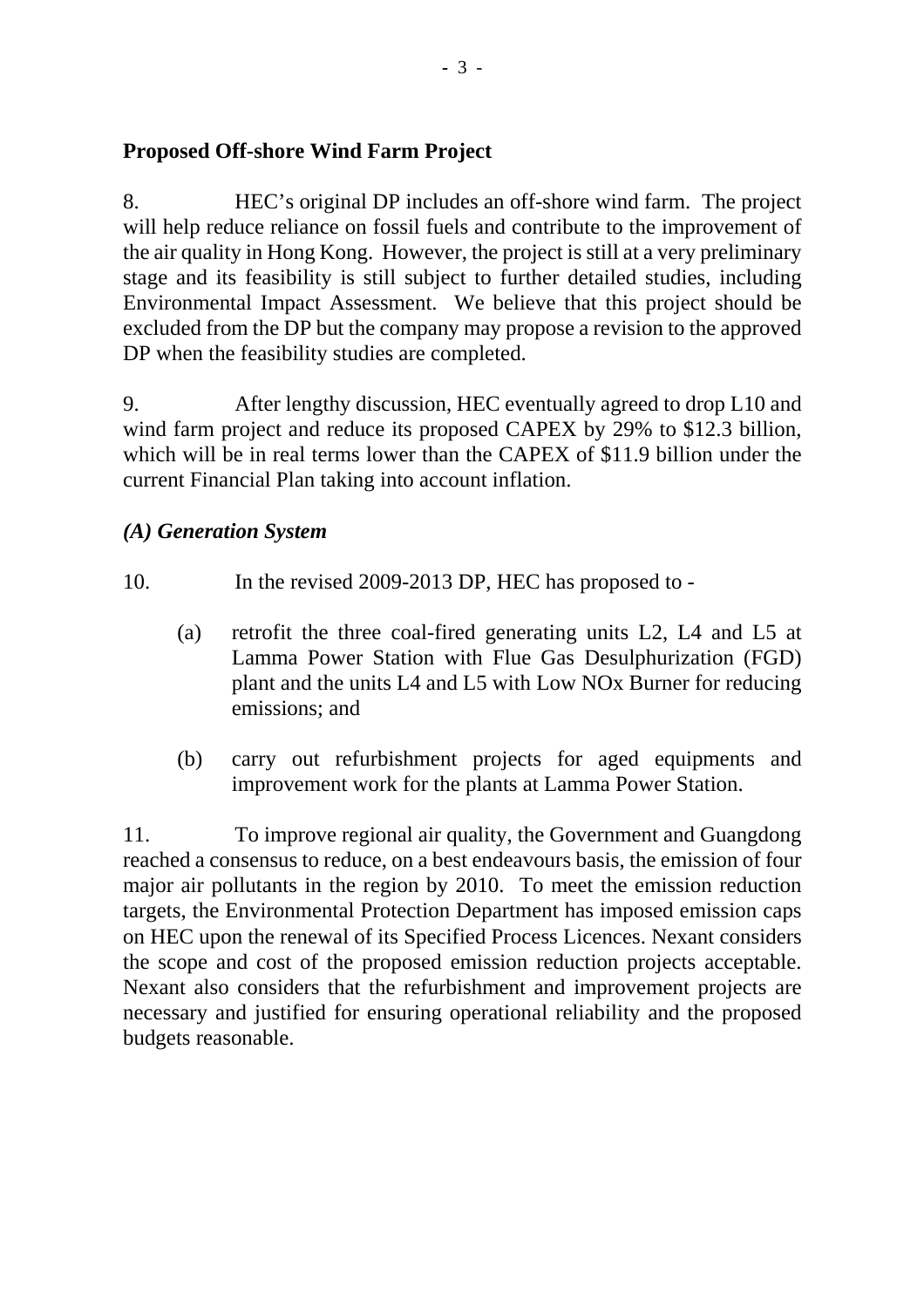#### *(B) Transmission and Distribution Systems*

12. Projects include the construction of new substations, additional circuits, improvement and reinforcement of existing system to ensure that adequate transmission and distribution facilities are in place to meet new demand, maintain reliability of supply and safety of HEC's systems. We share Nexant's view that the capital expenditure on these projects are justified and reasonable. We will monitor the projects through the annual review in the light of actual demand build-up.

## *(C) Customer and Corporate Services Development*

13. Projects relating to customer and corporate services include information system development, metering system development, replacement of motor vehicles and building renovation. We share Nexant's views that the capital expenditure on these projects are justified and reasonable.

## **III. Financial Aspects of the DP**

l

14. The Government announced at the time of signing the new SCAs with the power companies on 7 January 2008 that the lowering of their permitted rate of return from the existing 13.5%-15% to 9.99% should bring a double-digit reduction in Basic Tariffs (not including fuel cost adjustments).

15. The current average Basic Tariff of 116.9 cents/kWh will be reduced by **19.2%** or **22.4 cents/kWh** to 94.5 cents/kWh between 1 January 2009 and 31 December 2009. This is not only in line with Government estimate of a double-digit Basic Tariff reduction under the new SCA but also narrows the difference in Basic Tariff between HEC and  $CLP<sup>2</sup>$  from 33% to 22%. However, the reduction in Basic Tariff will be partly offset by an increase of 14.9 cents/kWh in Fuel Clause Charge (FCC) i.e. from the existing level of 10.5 cents/kWh to the revised level of 25.4 cents/kWh to cover the rising fuel cost. The average Net Tariff will hence be reduced from 127.4 cents/kWh to 119.9 cents/kWh, representing a reduction of **7.5 cents/kWh** or **5.9%** from its current level. Details are set out in the table below -

<sup>2</sup> CLP Power Hong Kong Limited (CLP Power) and Castle Peak Power Company Limited (CAPCO) are referred collectively as "CLP".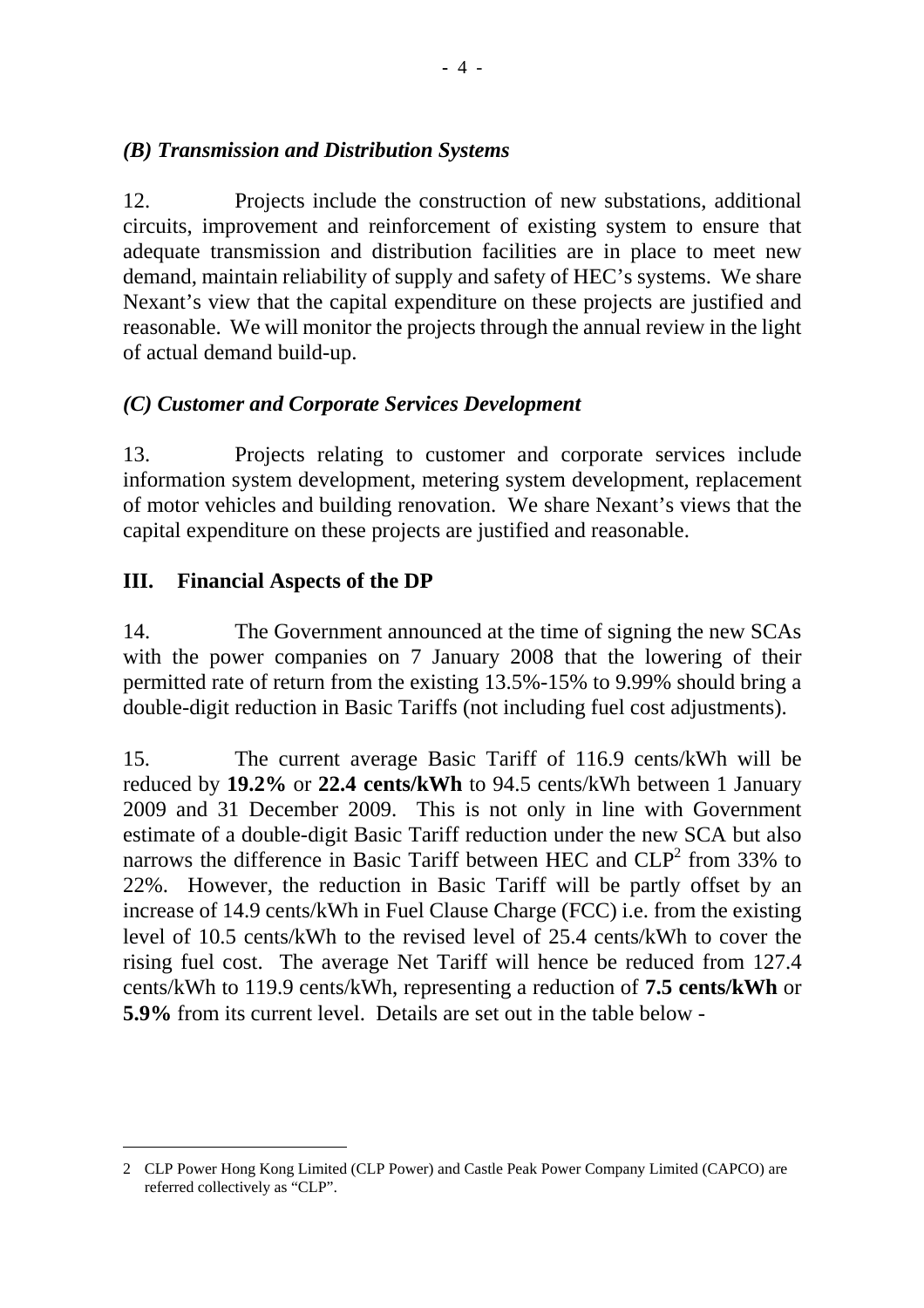(Cents/kWh)

|             | <b>Basic Tariff</b> | Decrease<br>(%)        | <b>Fuel Clause Charge</b> | Net Tariff | Decrease<br>(96)     |
|-------------|---------------------|------------------------|---------------------------|------------|----------------------|
| 2008 Tariff | 116.9               |                        | 10.5                      | 127.4      |                      |
| 2009 Tariff | 94.5                | $-22.4$<br>$(-19.2\%)$ | 25.4                      | 119.9      | $-7.5$<br>$(-5.9\%)$ |

16. Under the SCA, HEC has the right to pass on to the consumers by way of FCC from time to time the difference between the projected cost of fuels and the actual cost of fuels incurred by HEC. During the 2008 Tariff Review carried out by the end of last year, HEC projected that the average coal price in 2008 would be about US\$86/ton. With this coal price projection, HEC's FCC from 1 January 2008 was set at 10.5 cents/kWh. However, with the continuing increase in coal price in 2008, the FCC level was not sufficient to cover the actual fuel cost incurred by HEC. As a result, the Fuel Clause Account is expected to accumulate a deficit balance of about \$1 billion by the end of 2008.

17. As for 2009, HEC forecasts an average coal price of US\$137/ton. To avoid accumulating even larger deficit balance in its Fuel Clause Account, HEC has proposed to increase the FCC by 14.9 cents/kWh as mentioned in paragraph 15 above. HEC has nevertheless been persuaded to continue to carry the deficit of about \$1 billion in its Fuel Clause Account to end of 2009 which will only be gradually cleared in the remaining years in the DP period.

18. HEC has projected on average a decrease in Basic Tariff and Net Tariff per annum during January 2009 to December 2013 as compared with current levels. The Basic Tariff for January to December 2009 is approved as part of this DP and will be implemented when the new SCA becomes effective on 1 January 2009. The tariff rates for 2010-2013 are only projections. The actual tariffs to be charged to consumers each year will be determined in the preceding year, following discussions between Government and HEC during the annual Tariff Review, taking into account any variations in the components of the DP.

#### **Tariff Stabilization Fund**

 $\overline{a}$ 

19. Under the new SCA, Tariff Stabilization Fund  $(TSF)^3$  serves to accumulate and provide funds to ameliorate tariff increases or facilitate tariff reduction where appropriate.

<sup>3</sup> The Tariff Stabilization Fund in the new SCA is called the Development Fund under the current SCA.